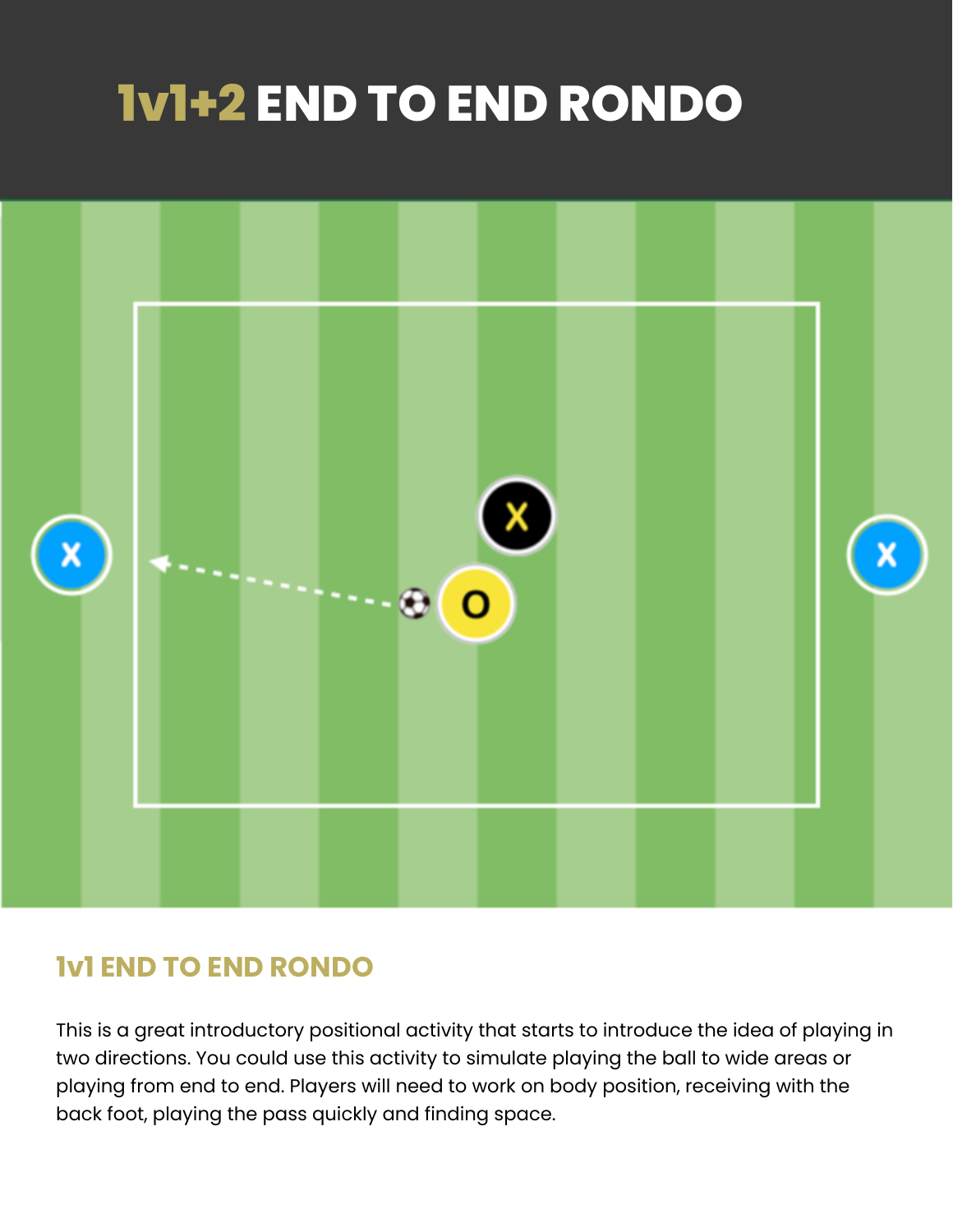### **SET UP & ACTIVITY**

Set up a rectangle shape playing grid and place two neutral's (the Blue X's) one at each end of the rectangle. The two neutrals can move up and down their side of the rectangle but do not come into the playing grid.

In the middle of the playing grid you will have a 1v1. The Yellow 0 starts in possession of the ball the objective of the activity is for the Yellow 0 to keep the ball away from Black and make a pass to either of the neutral Blue X at either end of the rectangle.

Once the Yellow 0 has made a pass to the one of the Blue Neutrals they must then look to receive the ball back from the Blue neutral and get the ball to the Blue neutral at the other end of the rectangle.

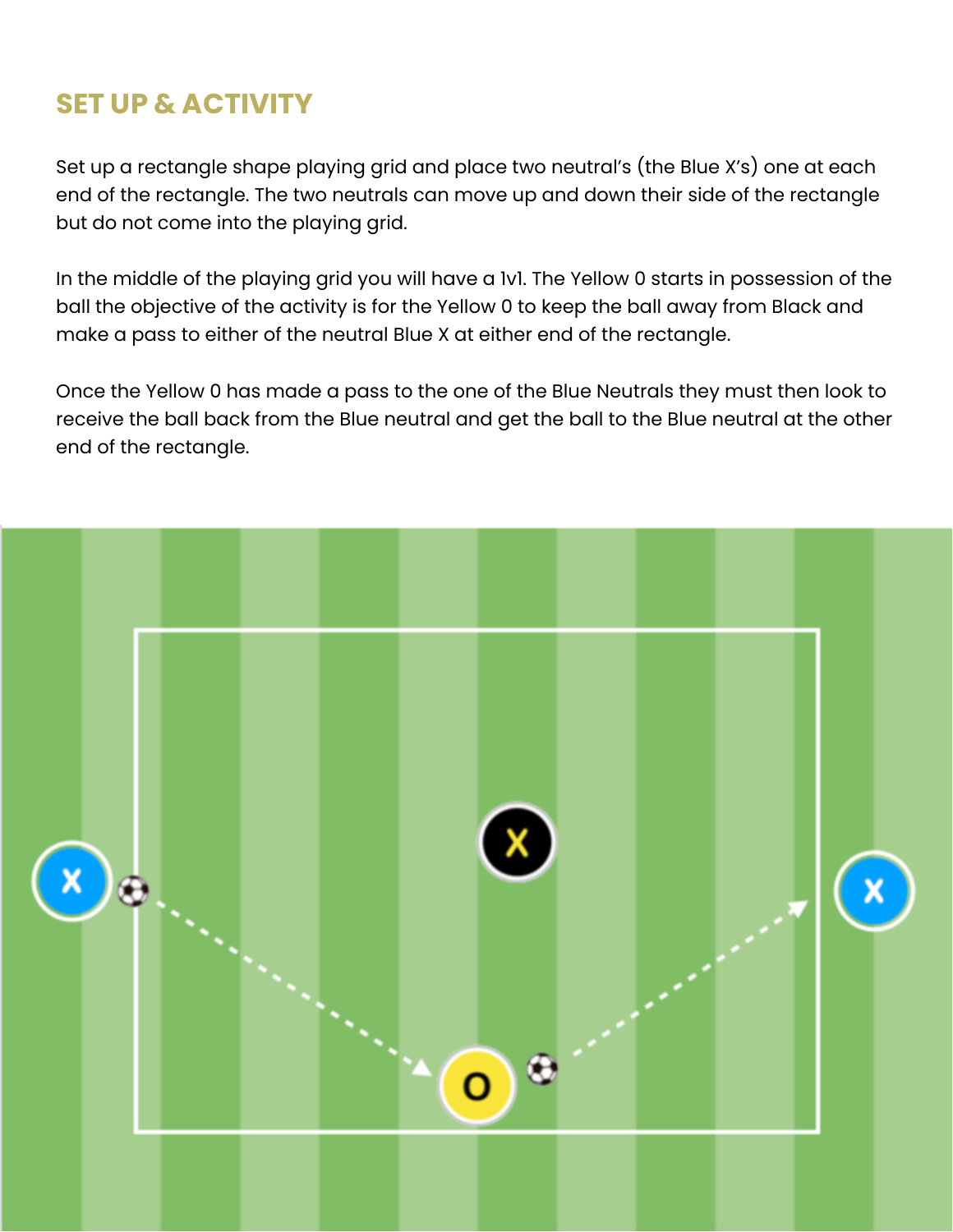- If the ball goes out of the playing grid switch possession fo the ball with the two players in the 1v1
- If the neutral blue player plays the ball and it is intercepted the player who intercepts the ball must now play to the neutral at the opposite end
- Set a time limit or a points total and then with the IvI players with the two neutrals
- Make your rectangle suit what objectives you have. If you want to make it easier and work on receiving the ball wide and quick passes then make your grid wider. If you want to work on the player having to receive, turn and beat the defender make your grid long and skinny

## **COACHING POINTS**

- Focus on players body shape when they get wide, they need to be facing into the grid at a 90 degree angle so they can receive with the back foot and play a quick pass to the other end of the grid.
- Show players how to turn and face in as they are arriving at the space on the sides of the grid. Instead of running to the wide area and then turning, this gives them less time to receive the ball and usually results in them receiving with the wrong foot.
- Defender needs to cut off the attacker receiving the ball out wide, they need to try and stay goal side of the attacker and make them receive the ball with their back to where they want to go.
- Defender needs to be patient if they are goal side don't try to force getting the ball and let the player roll around you to make an easy pass. Stay between the player the ball and where they want to go.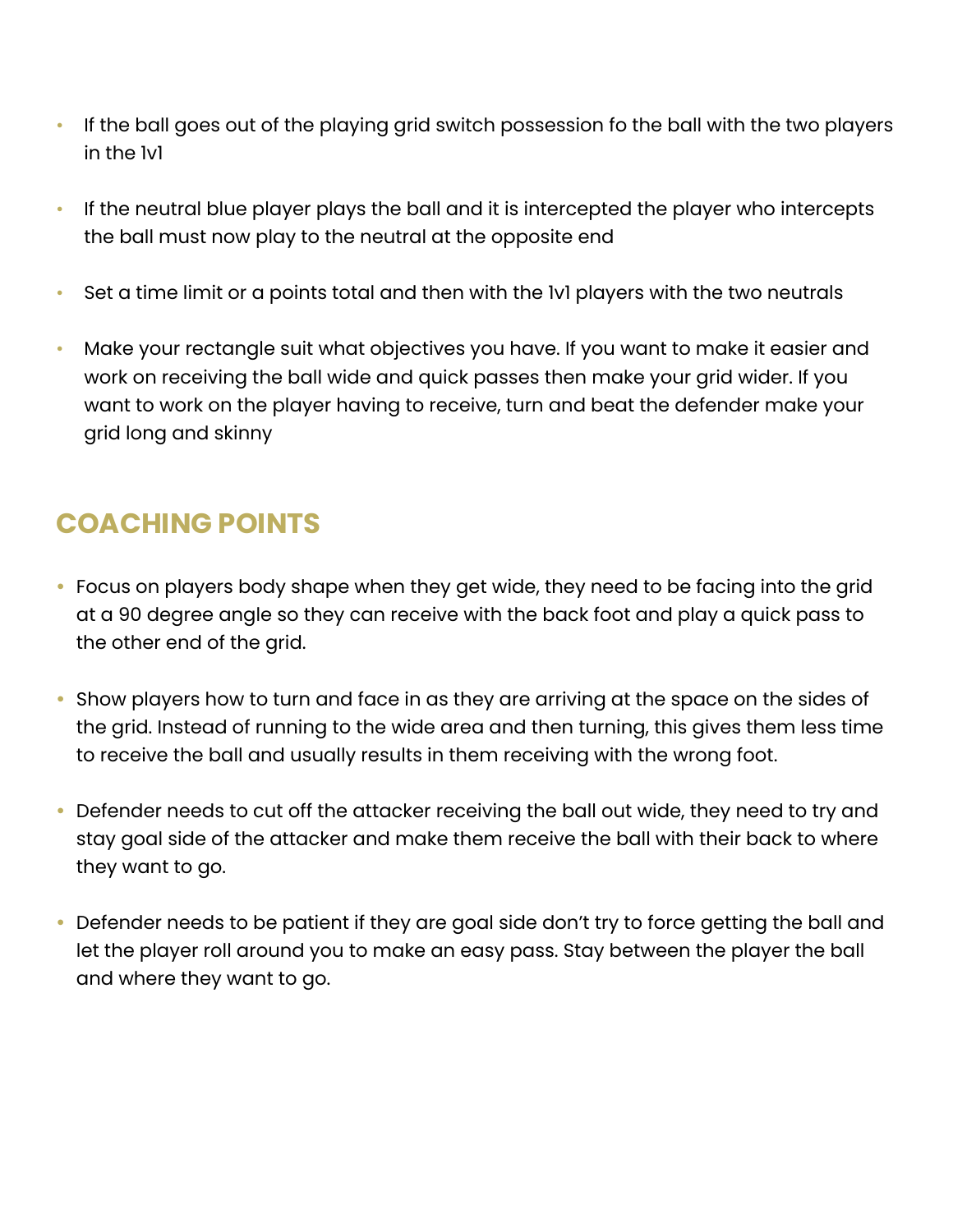#### **COMMON MISTAKES**

The end neutral players will remain static and not move to get into an open position for the player in the middle to pass to.

• Show the end neutral players how they need to react and move to the most open space they can for the player on the ball in the 2v2

•

• The neutral player needs to react to what the player in possession in the 1v1 is doing and where they are moving. They must move along the line to create an open pass for the player in the middle



The player in the 1v1 will not get open for the neutral to be able to pass the ball back to them.

- Show the player in the IvI how they need to try and get open to the side of the defender so they defender has less chance of intercepting the ball.
- Show the player in the 1v1 how to come to the ball and receive infront of the defender.